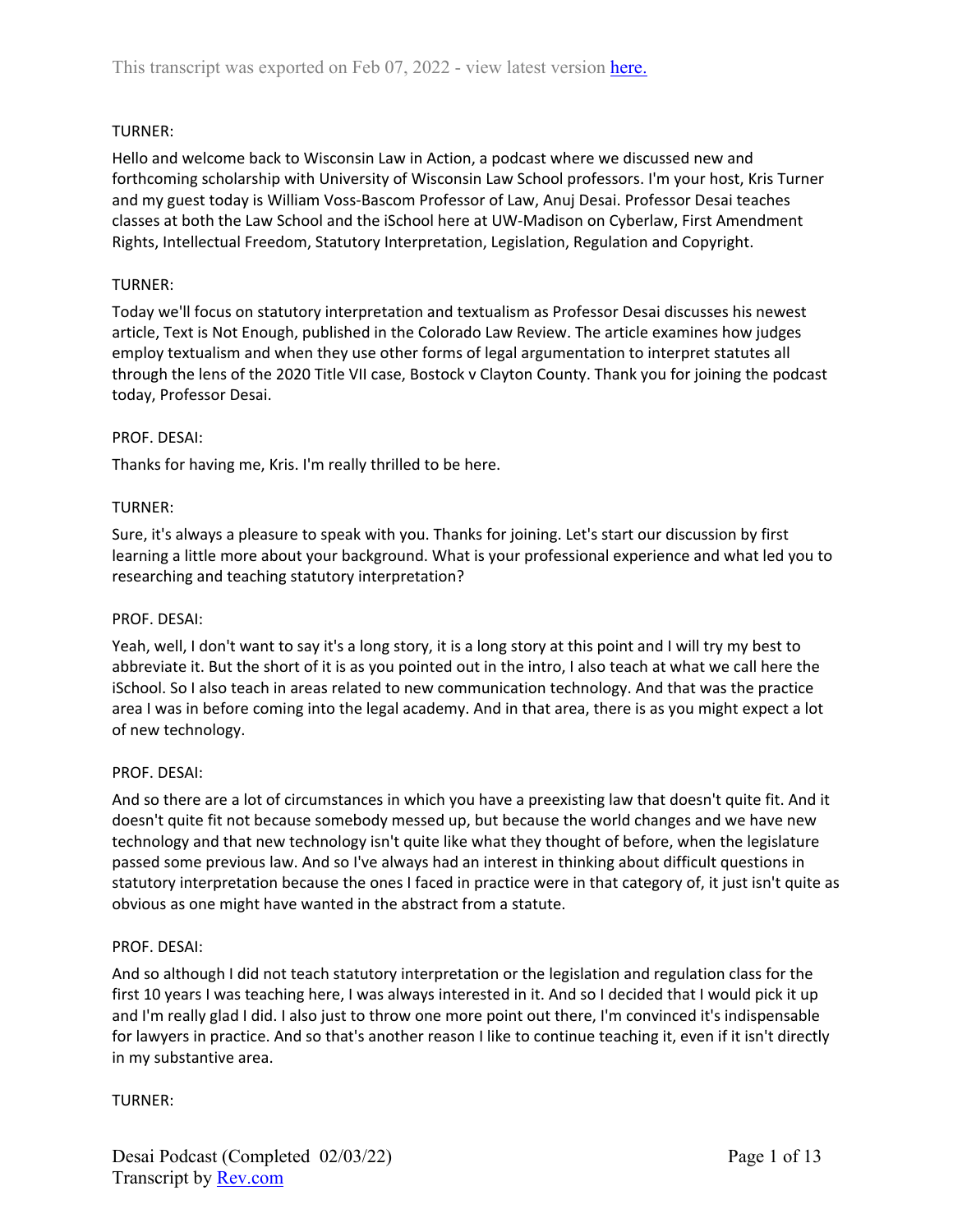Right, and it seems to becoming something that's more important as textualism as you go through in this article becomes more and more prevalent in opinions that Supreme Courts and other courts release. But we'll go through those in a minute here-

## PROF. DESAI:

Sure, yeah.

# TURNER:

... I agree that the statutory interpretation class is just so important for students to understand how interpretation itself is interpreted. It's not just on the page, it's elsewhere as well.

# PROF. DESAI:

Yeah, absolutely. Right, now I often say to my students and I think everybody understands this once they think about it. Part of the... What statutory interpretation is about is about taking words that are written down somewhere and making them real. So it is, this is our podcast, it's Law in Action. It really is bringing to life, to the real world words and how interpreters go about doing that. My focus certainly in this article and in a lot of what I do is on judges, but judges are by no means the only ones who do that interpretation.

# TURNER:

Oh, not at all. And so I hope that the readers of this article and the listeners to this podcast will be able to apply some of these arguments in their own cases and understand how it's used against them or for them. So let's start digging into this article and about the actual meat of it. To begin, can you tell me what a textualist is when it comes to statutory interpretation in case law?

## PROF. DESAI:

Sure. Yeah, and I may step back a little bit, but let me just start with what might be definitional in some sense. So textualism is an approach to interpreting statutes that focuses on what one could call the semantic meaning of the text, the linguistics that tells the interpreter to really think primarily and indeed if possible I think some texts would want entirely about what we refer to as the plain meaning of the words of the statute. And then to apply that meaning to the facts scenario of any particular case.

## PROF. DESAI:

But if you don't mind, just let me step back a little bit though and just talk a little bit more broadly about what are traditionally viewed as different approaches to statutory interpretation, just a fit where textualism is situated. So I would say two other ways of thinking about statutory interpretation that date back centuries really are what are known as intentionalism and purposivism. And both intentionalism and purposivism take as their principle goal the furthering of the will of the enacting legislature.

## PROF. DESAI:

So the idea is there's a legislating body and we have to figure out what it is that the enacting legislature want. And so these ideas are premised on the notion that the point of interpretation, particularly for judges is to serve as a, what they call a faithful agent of the enacting legislature. And the difference between these two, intentionalism and purposivism is really at the level of generality at which the interpreter is supposed to determine the legislature's will.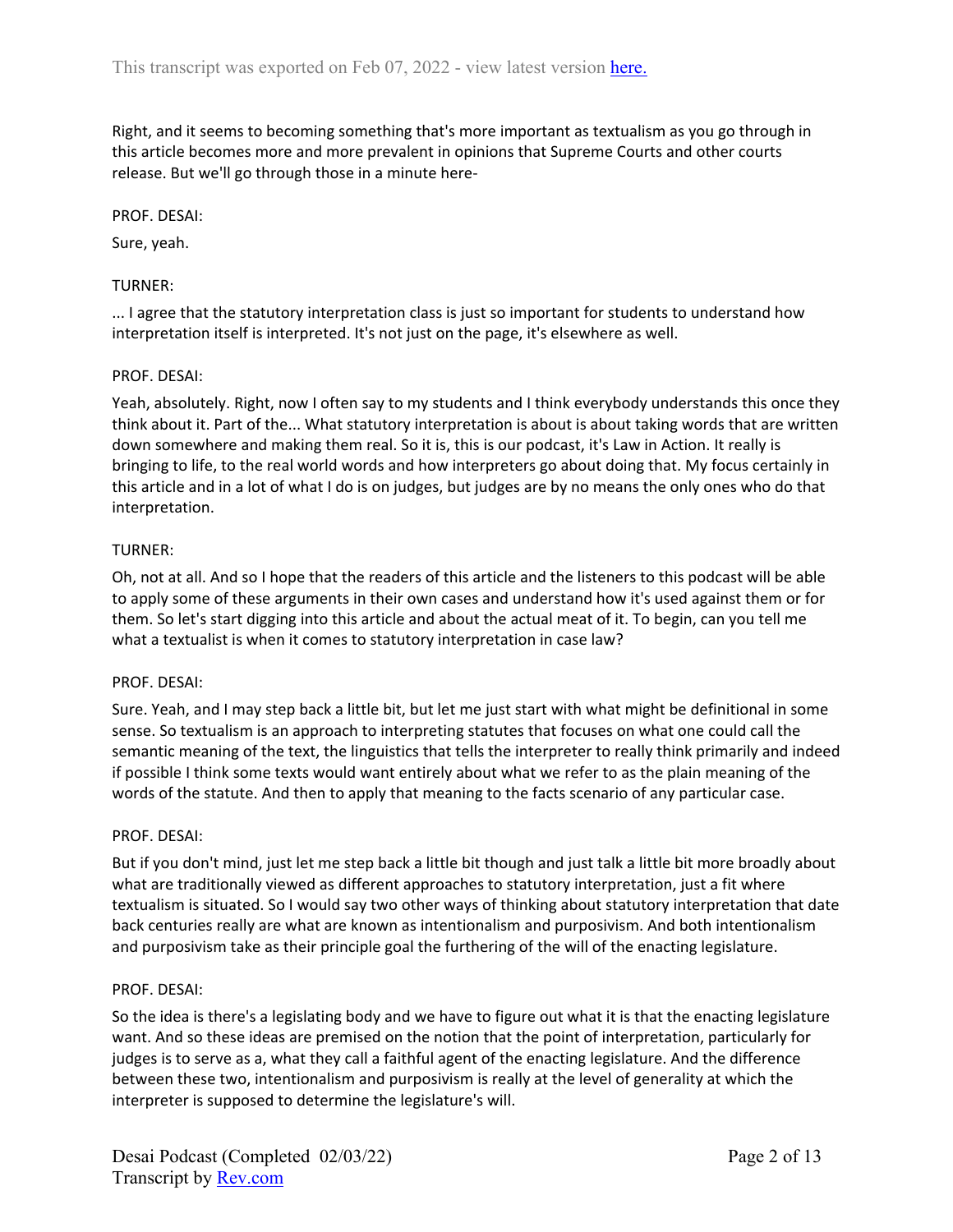## PROF. DESAI:

So intentionalism is generally attentive to the legislature's really specific intent with respect to particular language whereas purposivism focuses on the legislature's broader purposes. And this stuff goes back. I mean, in the common law to the early statutes in England back in the 16th century. But for present day purposes, one thing that I think is really important is that purposivism in particular became an ascendant approach to interpretation during the second half of the 20th century and in particular what is known as the legal process school of thought.

### PROF. DESAI:

Under that school of thought, purposivism was premised on this underlying notion that courts should interpret statutes so as to "carry out the purpose as best they can." And this is actually quite important, as best they can. And importantly, the most famous expositors of this legal process theory basically took legislatures as reasonable. And so said part of the point is to assume unless the contrary unmistakably appears that the legislature was made up of reasonable persons pursuing reasonable purposes reasonably.

### PROF. DESAI:

And by the 1980s, many people believed, and this is most prominently, the late Justice Scalia, the purposivism and intentionalism were basically proxies for judges doing whatever the heck they wanted. And I'm exaggerating slightly, but you get the idea that once you start talking about purposes of statutes at a certain level of generality, you have a lot of leeway, a lot of breathing room, so to speak. And so Justice Scalia thought this gives too much discretion to judges. And so the better approach and one that would constrain judges more, he thought, was to just reject any attempt to determine purpose and then look specifically just at the words and apply those words.

#### PROF. DESAI:

And so this basic idea was motivated in part by a fear of too much judicial discretion, but also this idea, and maybe we'll get into this a little bit later, this idea that people who are subject to the law should be able to pick up the law book, namely the statute and read it and figure out how to adjust their behavior according to what they read. And so if that's true, then one could imagine that taking this plain language, plain meaning approach would be a really good way to make sure that people who are subject to the law can figure out how to adjust their behavior to it.

#### PROF. DESAI:

And Justice Scalia had... He was very famous for... He had lots of really clever whips, but the one in this idea, which we refer to broadly as the fair notice of the law, the basic principle of fair notice. He often referred to Caligula, the Roman emperor, who apparently, I don't know whether this is true, could be all apocryphal, but who was said to have written the laws in very, very small characters and hanging them up on high pillars so as better to ensnare the public. So the law is way up there on the high pillar. And if you can't get up there to read them, too bad for you, but I can just tell you that you just violated something kind of thing. And so that's really paradigmatic example of the fear that a lack of notice about law would further.

TURNER: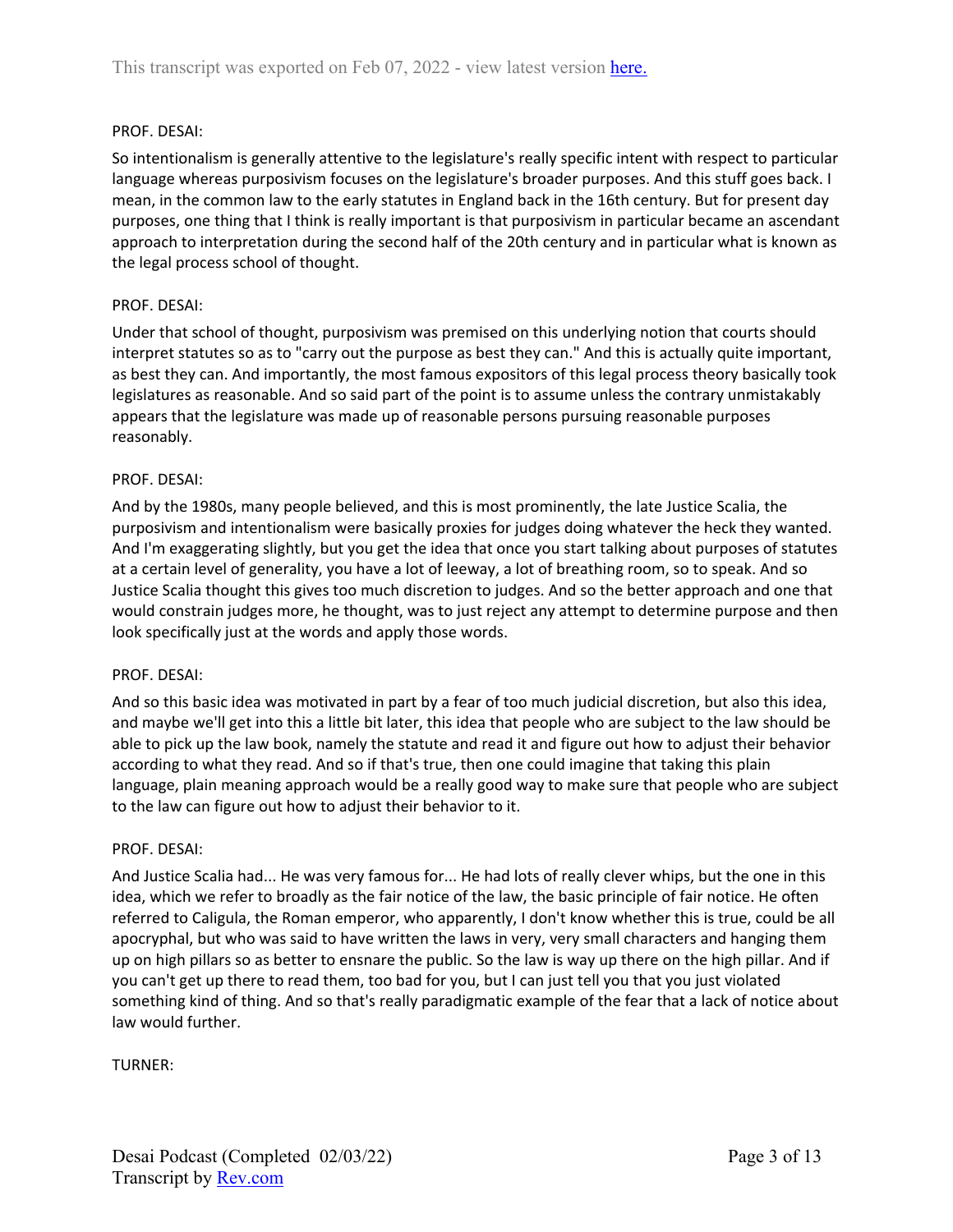Right, to even have it written down in a statutory book that you have in front of you, but you can't comprehend what it means would be not as harsh as hanging it up on a high pillar, but all in the same thing .

### PROF. DESAI:

Exactly, and one of the things, Kris that Justice Scalia was really opposed to was using what we call legislative history, but the idea is these are documents and evidence about what the legislators thought when they were writing the laws. And he was categorically opposed to that because his basic argument was, I don't care what the legislators thought, what I care about is what law they passed. And the law they passed are the words that are in the federal system at least, the statutes at large, they've been codified in the United States Code. And that's all I care about. So that was his basic take. And that has been the driving force behind textualism since Justice Scalia's days, mid to late 80s.

### TURNER:

Let's see how that applies to the case that you discussed in your paper, Bostock v Clayton County. So what about Bostock v Clayton County lent itself to textualist arguments seemingly?

### PROF. DESAI:

Yeah, so it's an incredibly clever argument and more than clever just a spoiler alert, I guess. Tell you it was a winning argument six to three. So Bostock was a case about Title VII of the federal Civil Rights Act of 1964, as you mentioned earlier, which is conventionally known as the statute that prohibits discrimination in employment. And if you want, I can read you a full text of the relevant provision, but for right now, let's focus on the key question.

#### PROF. DESAI:

And the key question was whether firing someone because he was gay. And there was evidence that Bostock, or I should say this was a motion to dismiss, but Bostock basically argued that he was fired because he was gay. Whether or not that constituted a "discharge because of his sex." So those are the words, just because of sex, because of his sex. Now Bostock, as I said, and another plaintiff from a companion case named Zarda were both gay and their allegation was that that was why they were fired because they were gay.

#### PROF. DESAI:

And then they said, the plaintiffs said that the plain meaning of the statute required ruling in their favor. Now I hope, even though... And they win. So just, yeah, as I said, spoiler alert, they win six to three. Now on first blush, I hope... If you don't know anything about this game, this should seem a little odd because the language is because of such individual's sex, not sexual orientation. And so when somebody's fired because they're gay, that seems different at least at first blush from being fired because, in the case of Bostock and Zarda because they were, let's say male.

#### PROF. DESAI:

But this textual argument, and as I said is incredibly clever and here's how it goes. So first, remember the languages because of such individual sex. And the court starts by saying the term because of embodies what we refer to as "but for causation." And I'll give you a little more on that in a second, but the basic idea is, but for the person's sex, the person would not have been fired. So another way to say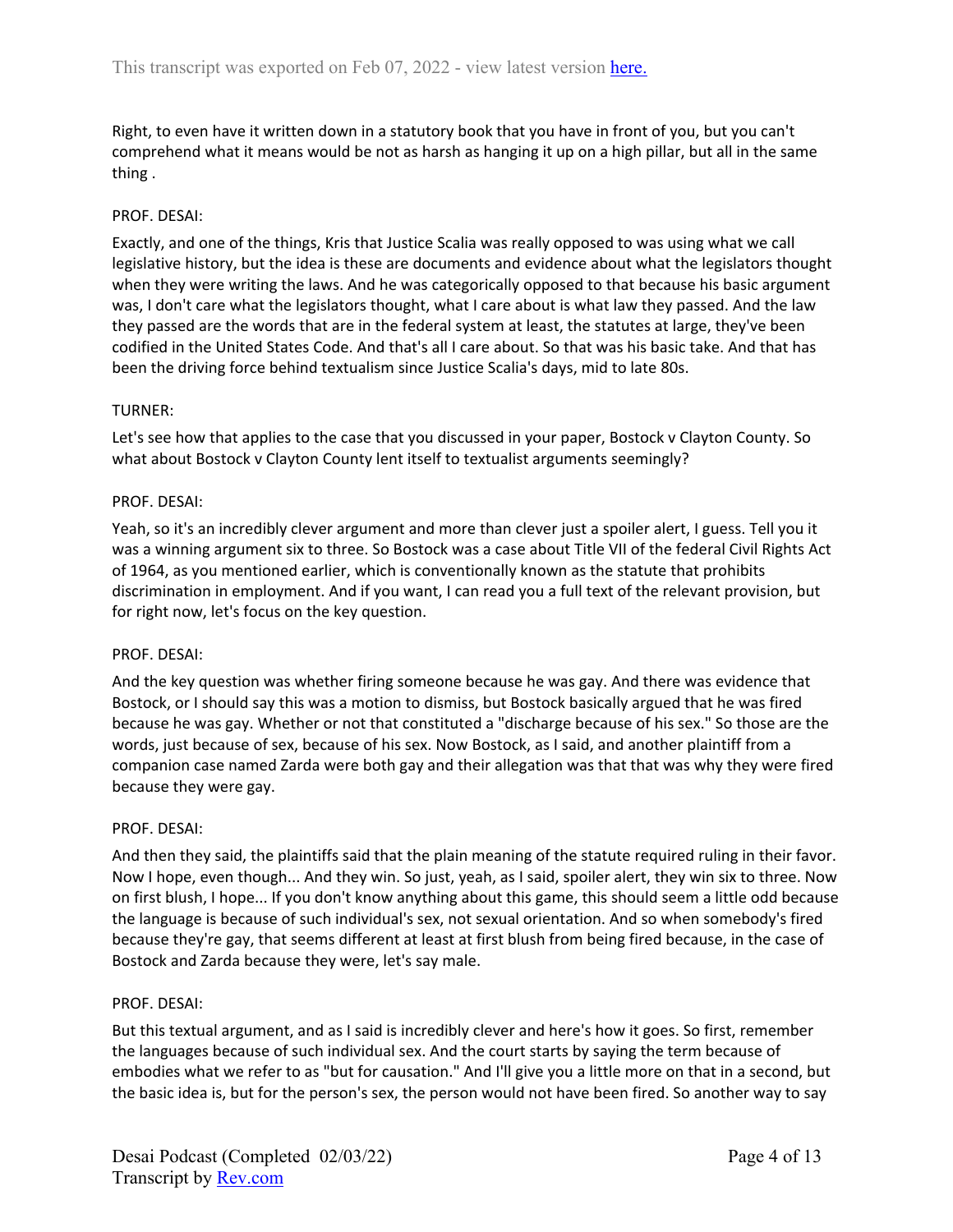this in the context of Bostock himself is just to say, but for the fact that Bostock was male, he would not have been fired.

### PROF. DESAI:

And you're going to see I'm saying probably the same thing over and over and over and over again. So Kris, bear with me here, but the slight variations here. Or if Bostock had not been male, he would've been fired. And maybe now you can see where this is going. If Bostock had been female and here's the important part and everything else about him had been the same, he would not have been fired. Now it's that everything else about him had been the same that comes to the fore. So the majority says if Bostock had been female and had as he is been attracted to males, then he would not have been fired, okay?

### TURNER:

Mm-hmm (affirmative).

### PROF. DESAI:

And so the idea is every thing else about him would have been the same requires that, however you want to think about it, Bostock's partner or the persons to whom Bostock is attracted or whatever category you want to say, that remains the same. And then we just take Bostock, the male, make Bostock female and keep that all about him the same and voila, he would not have been fired. And therefore he was fired "because of his sex." So that's the argument and that's the winning argument. And I just want to repeat. So it is now the case that under federal civil rights law, the prohibition on no discharging and not hiring and treating differently in employment terms and conditions, et cetera, et cetera because of sex applies to sex orientation.

## TURNER:

That's a major ruling.

#### PROF. DESAI:

It's a major ruling. It is probably the major ruling of this nearly 60 year old statute. I mean, it's 56. It was 56 years at the time. The Civil Right Act of 1964. I mean, there are a lot of rulings and we can talk about some of them later as well, but this really is a major, major step. And again, just to recap, the argument is, it's the plain meaning. And so even though it took 56 years for this case to be decided by the Supreme Court, the theory at least, the statutory interpretation theory is though that's what the words say. And therefore those were the words that said it in 1964. And so that, and maybe we'll talk about this. You can tell me if you want to talk about this, but this is where the dissenters take issue with the majority or there's one place the dissenters take issue with the majority, so.

## TURNER:

Sure, I think that'll be worthwhile to dig into, but first I want to take a slight divergence to talk about any other arguments that were made by Bostock beyond the plain meaning argument, sexualism argument.

#### PROF. DESAI:

Yeah, so Bostock made a bunch of other arguments. Bostock, Zarda and there were other cases in lower courts before this one. So let me give you a couple of the main ones both of which are based on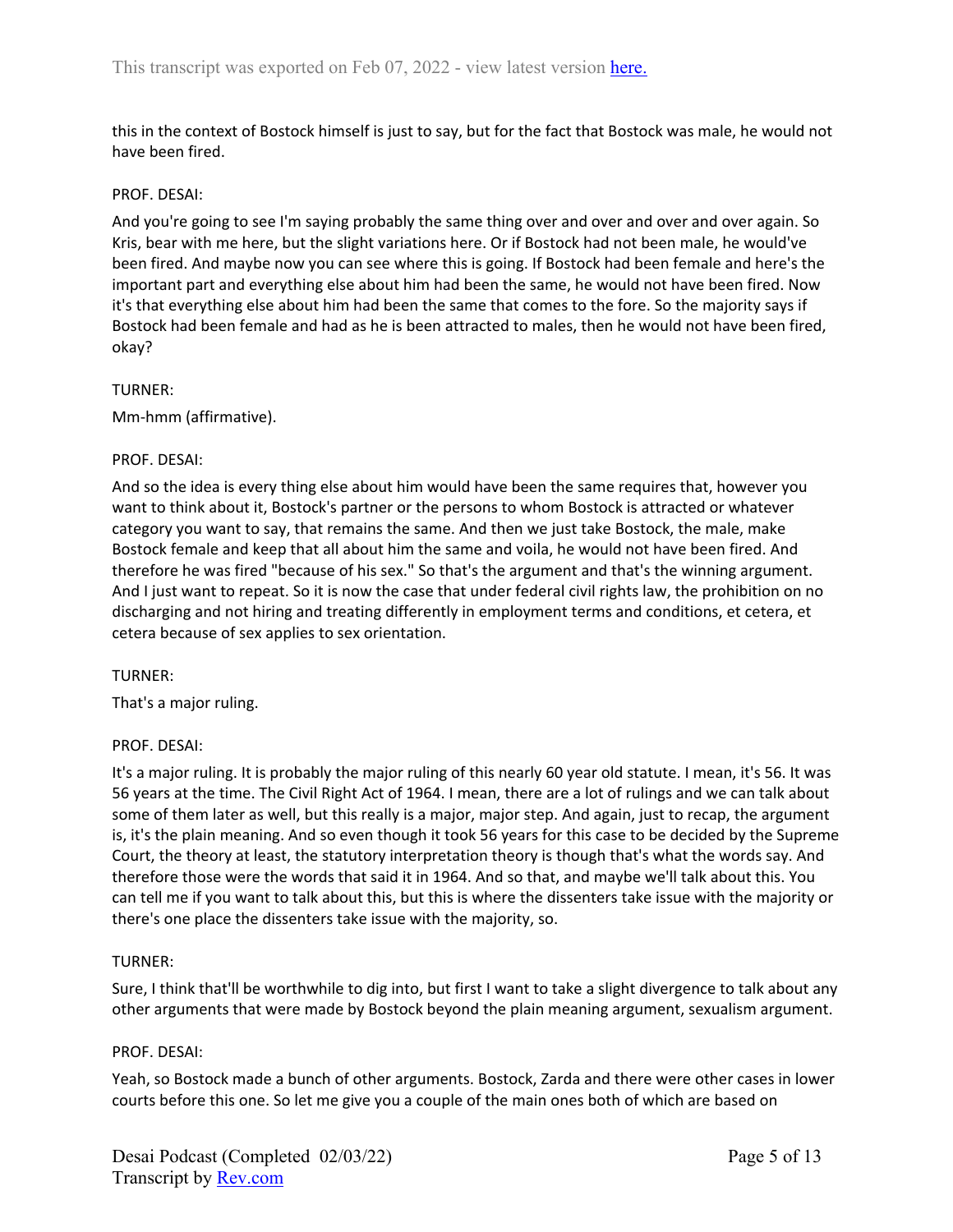precedent. So both of which depend on Title VII jurisprudence up until this time. So the first is what is known as a sex stereotyping argument. And the basic argument goes like this. And it depends on a, in presidential terms, it depends on a plurality opinion in a case from 1989 called Price Waterhouse.

### PROF. DESAI:

And the basic argument goes like this. If I fire someone or treat them differently, not literally, I guess, one might say because of their sex, but I treat someone who is of one sex, but exhibits characteristics that I ordinarily associate with the other sex. If that's the reason I fire them or fail to hire them or treat them differently or something like that, that can count as "discharge because of sex." And so the case, the Price Waterhouse case involved a woman whom the partners at Price Waterhouse thought was too aggressive, too "masculine." And there was, or at least there was evidence to this effect.

### PROF. DESAI:

And she claimed that was sex discrimination. And the court effectively said, if it's okay to have a discrimination because of aggressiveness, let's say. I mean, that's okay. If you want people who are not overly aggressive for certain jobs, that's okay. But what you can't do is say you could be overly aggressive if you're a man, but you can't be overly aggressive if you're a woman because that constitutes a sex stereotype. And therefore that's a difference that the way you are treating your male and female employees and therefore that constitutes a discharge or a differential treatment because of sex.

### PROF. DESAI:

And so what Bostock and Zarda argued is we're just like that. You are treating us differently because we're attracted to men, but you don't treat women who are attracted to men. You don't fire women who are attracted to men. Or put another way, you expect men to be attracted to women. And we are acting in ways that are counter to that stereotype. The stereotype that men must be attracted to women. And because we are acting contrary to that stereotype, that is the reason you're firing us. And so this is of a piece so to speak. This is of the same ilk. This is the same discrimination as discrimination because of sex stereotyping.

#### PROF. DESAI:

And the one thing that you should know, Kris about this argument and it's a really, actually I think important point, for more than a decade, when the sex stereotype typing cases came up, one of the most difficult things courts had to determine was whether or not, in circumstances when the employee was gay, whether or not the reason the employee was being fired, let's just say as an example, was because they were gay or because of some other stereotype.

#### PROF. DESAI:

So if a gay person "acts gay." So if they are acting, let's say a male person is acting in a feminite ways and he is gay, then the employer might fire the person. And under this old jurisprudence, it was okay to fire them if they were gay, but it was not okay to fire them if they walked around with a list or if they walked around acting particularly a feminite or any of those other things that would ordinarily constitute sex stereotyping. So that was one argument they made. The other argument, and again, it's a really, really clever argument you'll see.

PROF. DESAI: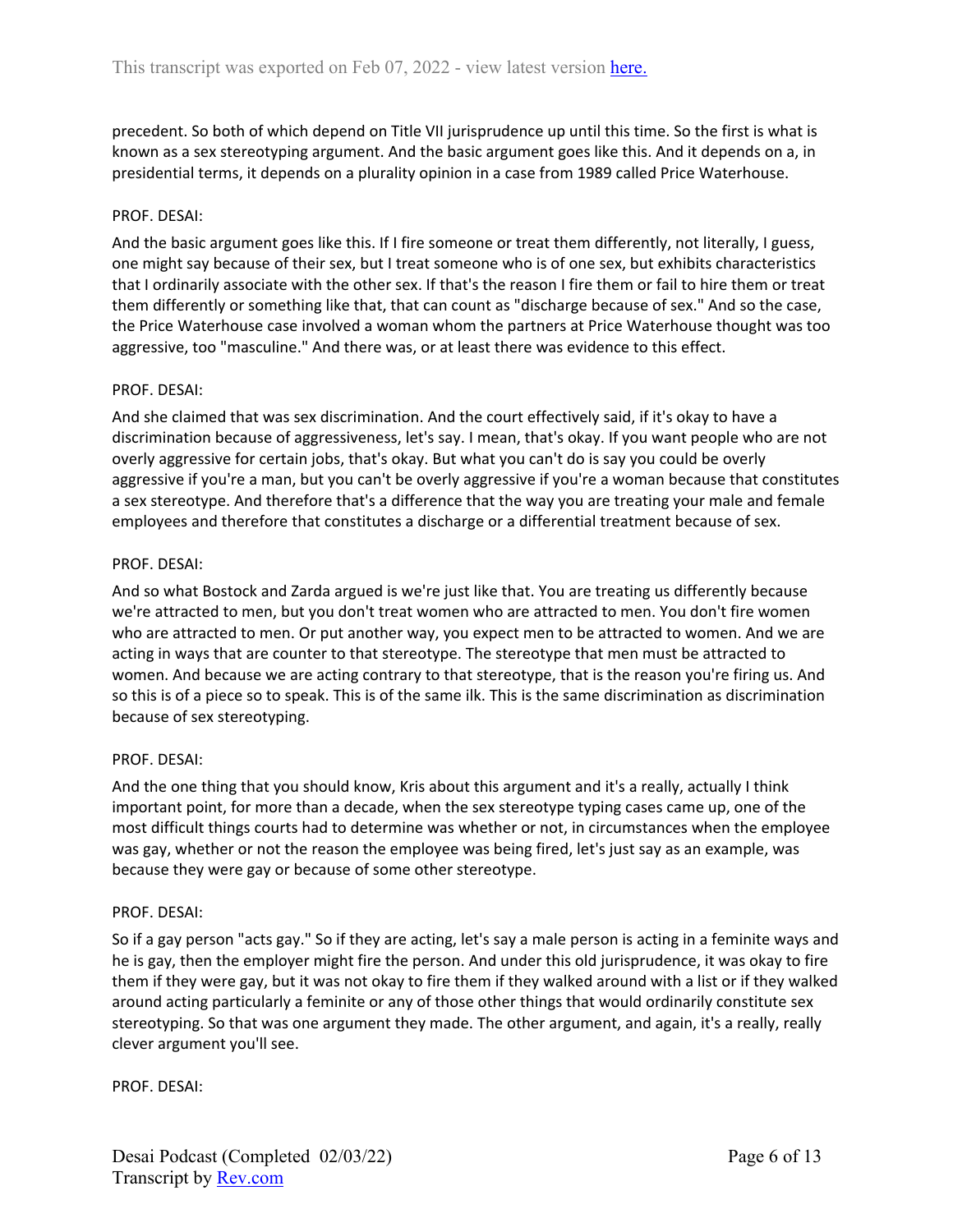So the argument goes something like this, and it connects to the fact that the statute also prohibits discharge and differential treatment "because of race." And it goes something like this. It's based on, they refer to it as the loving argument. And it comes from this famous case from 1967 called Loving versus Virginia, which is not a Title VII case at all, but is an Equal Protection Clause case.

# PROF. DESAI:

And in that case, the Supreme Court of the United States held that a Virginia law that prohibited miscegenation meaning prohibited blacks from marrying whites and whites from marrying blacks, that that law was unconstitutional. It violated the Equal Protection Clause because it prohibited people from marrying in essence someone of the other race. And the way the argument goes here under Title VII is something like this. So if someone who is white marry someone who's black or vice versa and the employer fires the person because of that marriage, that violates Title VII. That is treating them different because of race.

## PROF. DESAI:

Now some of this you can see sounds like some of the earlier argument, but it is one of those things where that sounds pretty obvious on its face. I mean, the idea that you could fire somebody because of the race of the person they marry, I mean, it just sounds like that's race discrimination. I mean, clearly that's race discrimination. I mean, people don't... So because we think of antimiscegenation laws as race discrimination. I mean, it is just part and parcel of American history and we understand what they mean.

## PROF. DESAI:

They really are aimed at black inferiority is the argument. That's really what they're about and we understand that. And so that we've assumed violates Tittle VII. And there are some cases in lower courts about this, but the Supreme Court has never held that under Title VII. But we have to assume that. And the argument here goes, this is the same thing and here's why it's the same thing because if you're saying, so for Zarda's case, I can marry a woman, but I can't marry a man. I'm basically being treated differently because of the person I married or the person that I am in a relationship with.

## PROF. DESAI:

And if you can't treat me differently because of the race of the person with whom I'm in a relationship with, you shouldn't be allowed to treat me differently because of the sex I'm in a relationship with. Why? Because the statute has the words race and sex right next to each other. There's no difference as a matter of the way the statute is written between race and sex. And so if treating me differently because of the race of the person I marry violates Title VII, then treating me differently because of the sex of the person I marry or I'm in a relationship with or I'm attracted to or whatever it is also violates Title VII.

## PROF. DESAI:

And so this argument again, relies to a certain extent on precedent, it relies on some lower court Title VII cases and then on this Equal Protection Clause case, Loving versus Virginia from 1967 rather than directly relying on the words of the statute. I mean, there's a little bit of the words of the statute in the sense of sex and race are right next to each other in the statute, but it's really about thinking about precedent.

## TURNER: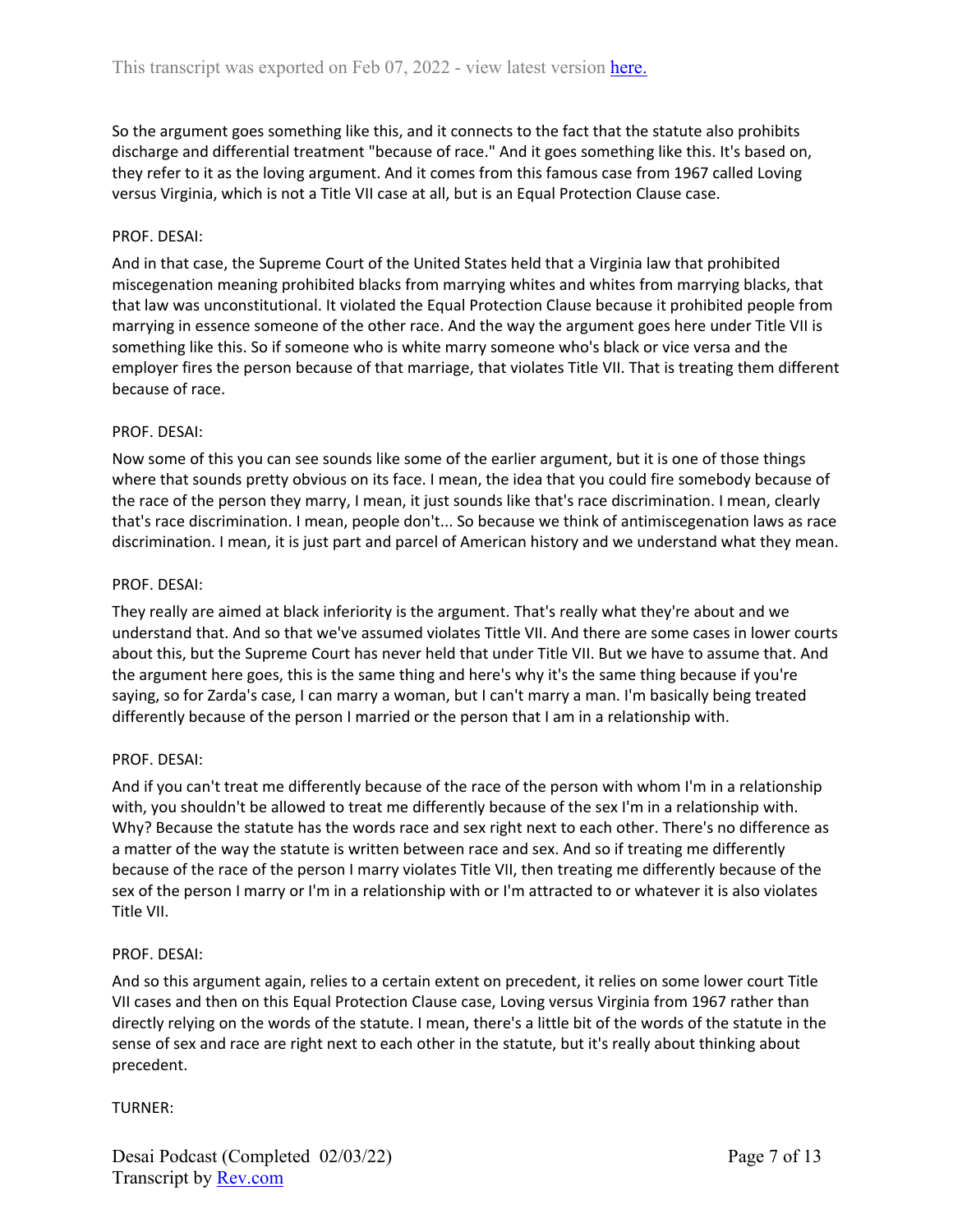Right, clever and compelling arguments, but both losing arguments. At least not the ones that won out in the opinions of the Supreme Court. They went with the plain meaning, with the words you're saying. So with that, let's get to what these opinions are saying. As you said, it was a six to three, the majority was written by Justice Gorsuch, correct?

PROF. DESAI:

Correct.

TURNER:

I mean, dissenting was Alito and Kavanaugh.

PROF. DESAI:

Yeah.

## TURNER:

So what did these opinions say? What do they rely on? And do they all sound the same?

PROF. DESAI:

Just as Gorsuch's majority opinion, as I said before, is really quite straightforward. It's almost as one scholar has put an algorithmic. It's almost really just a syllogism. It's if Bostock had been a woman, he would have not been fired, therefore it's because of sex, therefore he wins. End of story. I mean, that's really the nature of the argumentation. And just to clarify, it's not that Justice Gorsuch rejected in any way either of the two other arguments that I just mentioned, he just doesn't mention.

#### PROF. DESAI:

He just does feel the need because he thinks, or at least he says he thinks this is really straightforward. That's all. I'm done. So here's the difficulty with that argument. And Justice Alito lays it out quite nicely I think. So Justice Alito in dissent says, "Wait a minute, you haven't kept everything the same when you changed Bostock to a woman." It's true you kept the sex of his partner or the people he's attracted to or his husband or whatever it is the same, that's true, but notice what you've also done.

#### PROF. DESAI:

You've changed not just his sex, you've also changed his sexual orientation. And so you haven't kept everything the same. So the right comparator for Bostock is not a female who is attracted to men, but instead a female who is attracted to women because if you change Bostock to a female who is attracted to women, then you are changing the sex, but you are not changing the sexual orient. So that's how you keep everything the same. And now notice that's not right either. And here's why that's not right or it's not obviously right I guess, is that what Justice Alito has done is change the sex of Bostock's partner.

#### PROF. DESAI:

So he is correct that Justice Gorsuch changed more than one thing when changing Bostock's sex. Justice Gorsuch in majority did change both Bostock's sex and Bostock's sexual orientation. So yes, it's true he changed more than one thing, but at the same time, Justice Alito when changing Bostock from a gay man to a gay woman is changing both Bostock's sex and the sex of Bostock's partner or people to whom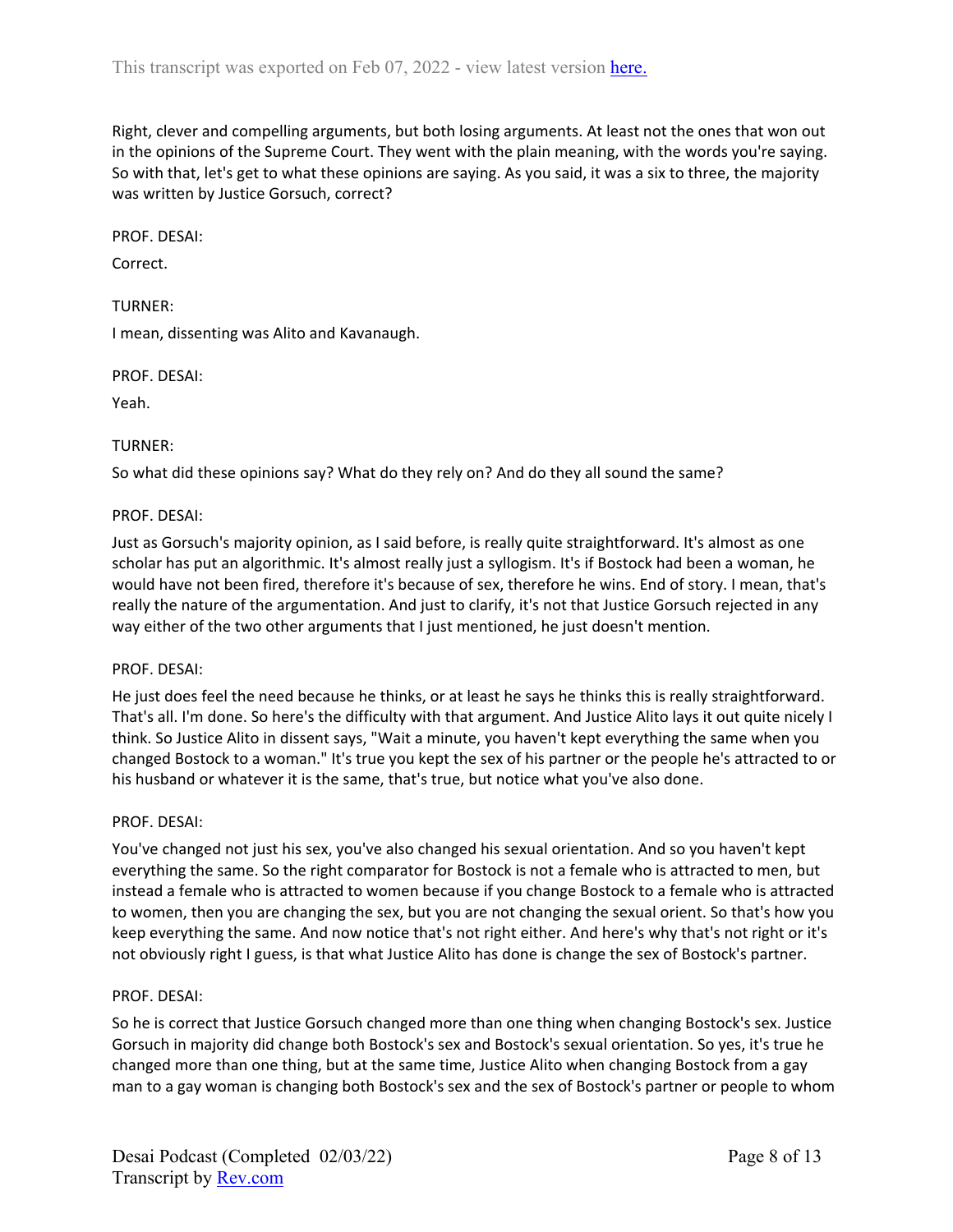he's attracted. But Justice Alito, it was quite interesting at oral argument, he asked a question and got an answer that actually quite helped him.

## PROF. DESAI:

So the question he asked, so Title VII prohibits, not just discharge, that is not just firing people or treating them differently on the job, but it actually prohibits treating people differently when hiring as well on these basis, sex and race and national origin, religion, that thing. And so what Justice Alito did is he hypothesized a situation in which you might have someone whose name is such that you can't tell the person's sex. Pat or Jean or-

## TURNER:

Or Kris with a K.

# PROF. DESAI:

... Or Kris, exactly. There are a lot of names like that. Or he actually hypothesized farming out the decision. So you just didn't even know the person's name at all or something like that. But you do know that they're gay. And he says, if that person, if that employer refuses to hire the gay person who's sex the employer does not know, does that violate Title VII? And so you can see where this is going because the idea is he doesn't even know the person's... The employer doesn't even know the punitive employee's sex.

# PROF. DESAI:

And the lawyer for Bostock, who is one of the world's greatest arguers. I mean, so modern day Daniel Webster in my view, Pam Karlan, she's a professor at Stanford said, "No, but it does doesn't matter," she said, "because there are no cases like that." I mean, all the cases involve real people whom the employer knows the person's sex. And so there are no cases like that. But if there were a case like that, yeah, you're right, that case wouldn't violate Tittle VII. But Justice Alito and maybe rightly I'm not sure, but took that and said, "But then sexual orientation is not the same as sex."

## PROF. DESAI:

And so discriminating somebody or firing them or whatever it is because of their sexual imitation is not the same. And that's why Justice Alito says, my comparator is better than justice Gorsuch's comparator. My comparator of the lesbian rather than the straight woman is a better comparator for Bostock because in essence, the employer is saying, I don't care about the person's sex, all I care about is the person's sexual orientation. That's what I care about. And so that's the core, we'll call it textual dispute.

## PROF. DESAI:

But notice, I guess, one thing that I will just emphasize and then we can get into what I wrote about, but notice that to choose between these two comparators. So let's say you're trying to decide which comparator is the right one. Both of them change the sex and something else. Again, Justice Gorsuch changes the sex and the sexual orientation and Justice Alito changes the sex and the partner's sex. Both of them change something. Now, but how do I choose between those comparators? Notice there's nothing in the words of the statute that can tell you which of those comparators is correct.

PROF. DESAI: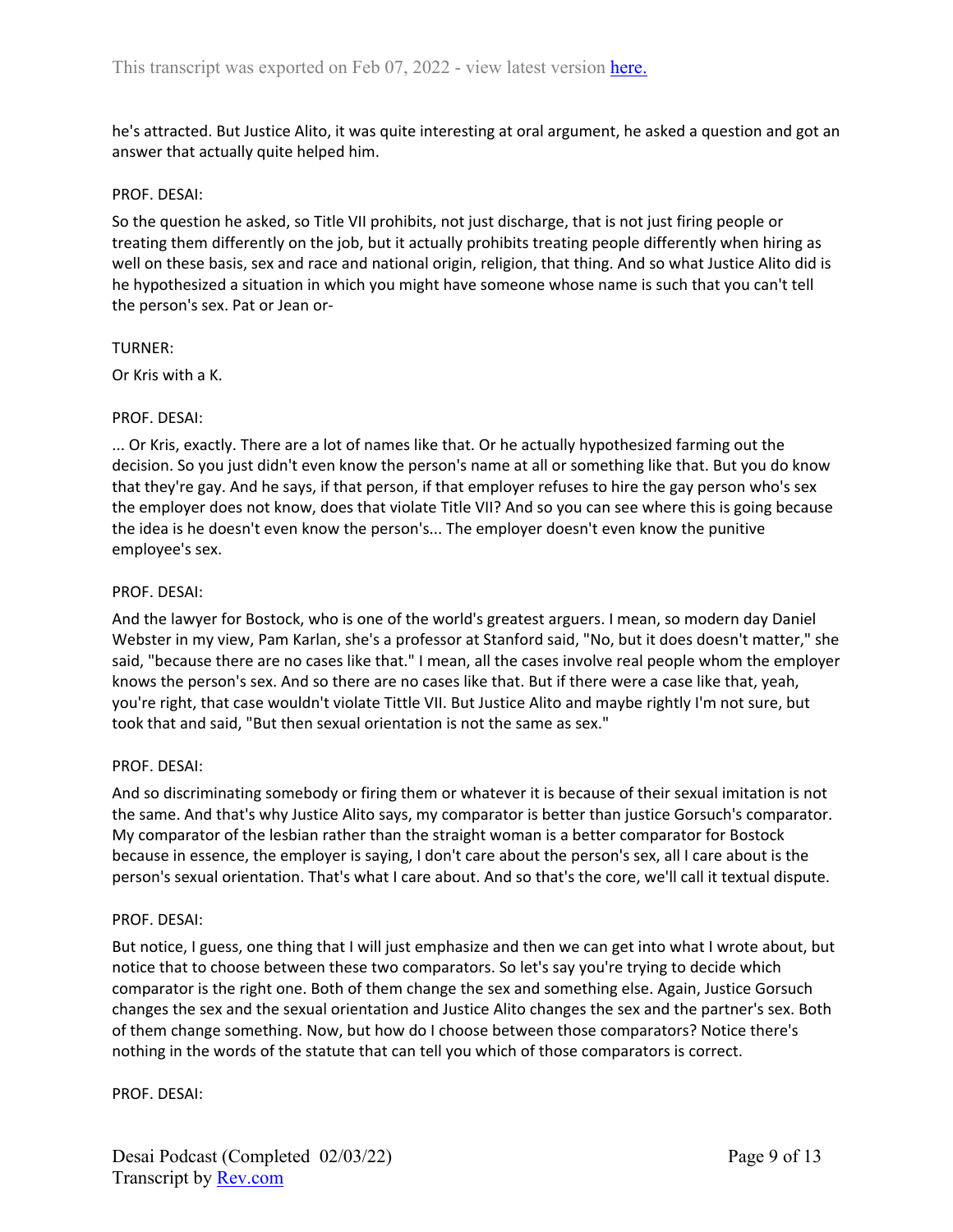You might have an intuition about which comparator is correct. And there might be other reasons why you think one comparator is correct rather another, but it's not because of a definition of the words because of, it's not because of the definition of the word sex, it's not because of the word discharge, it's not because of the word... It's none of the words. It's not like Justice Alito is pointing to a different dictionary and saying, "This is the right definition." And Justice Gorsuch say, "No, this is the right definition." There's no definitional difference in the words of the statute, right?

# TURNER:

Right, so that makes it an interesting textualist argument that is not talking about the words on the page and the statute. So if these opinions might be actually using other legal arguments, what were they using in their opinions then? And what did you write about these opinions?

# PROF. DESAI:

Right, so the core of my argument is that you can't choose between those two comparator arguments on the basis of the words of the statute. And therefore at core, what is differentiating the majority from the dissent is not a textual distinction. And I would say at least, unfortunately, most of what the opinions discuss doesn't tell you that. And so it's another example of the courts, either partly intentionally, but maybe partly unintentionally or subconsciously not laying out completely what is making them decide the way they're decided.

## PROF. DESAI:

So as I referred to earlier, I do think there are other possible arguments. And one that I talked about the sex stereotyping argument is an argument that you could if you were inclined to agree with the plaintiff that I think is a really strong argument, but again, it requires that you accept a bunch of past precedent about Title VII. And so part of the core of my argument is that implicitly even Justice Gorsuch, who explicitly says, "I'm not relying on precedent here, I'm just relying on the plain meaning of the words." Implicitly he is relying on that precedent.

## PROF. DESAI:

And in particular what he's relying on are the social changes that have taken place over the last 56 years that shaped all of that precedent through the history of Title VII. And so you can't, in 2022, you can't treat the statue anymore the way you could have in January 1st, 1965 or something like that soon after it had been passed. And the reason you can't is not articulated by the majority, but has to be implicit in the majority's conclusion because the majority's conclusion can't rely solely on the comparator, right?

## TURNER:

Right, the plain meaning has seemingly changed a little bit from 1965 to 2020 when this was decided then.

## PROF. DESAI:

Right, that's one way to frame it. You could talk about the plain meaning or you could say the meaning is no longer plain, right? I mean, the meaning-

## TURNER:

Yeah, that's true.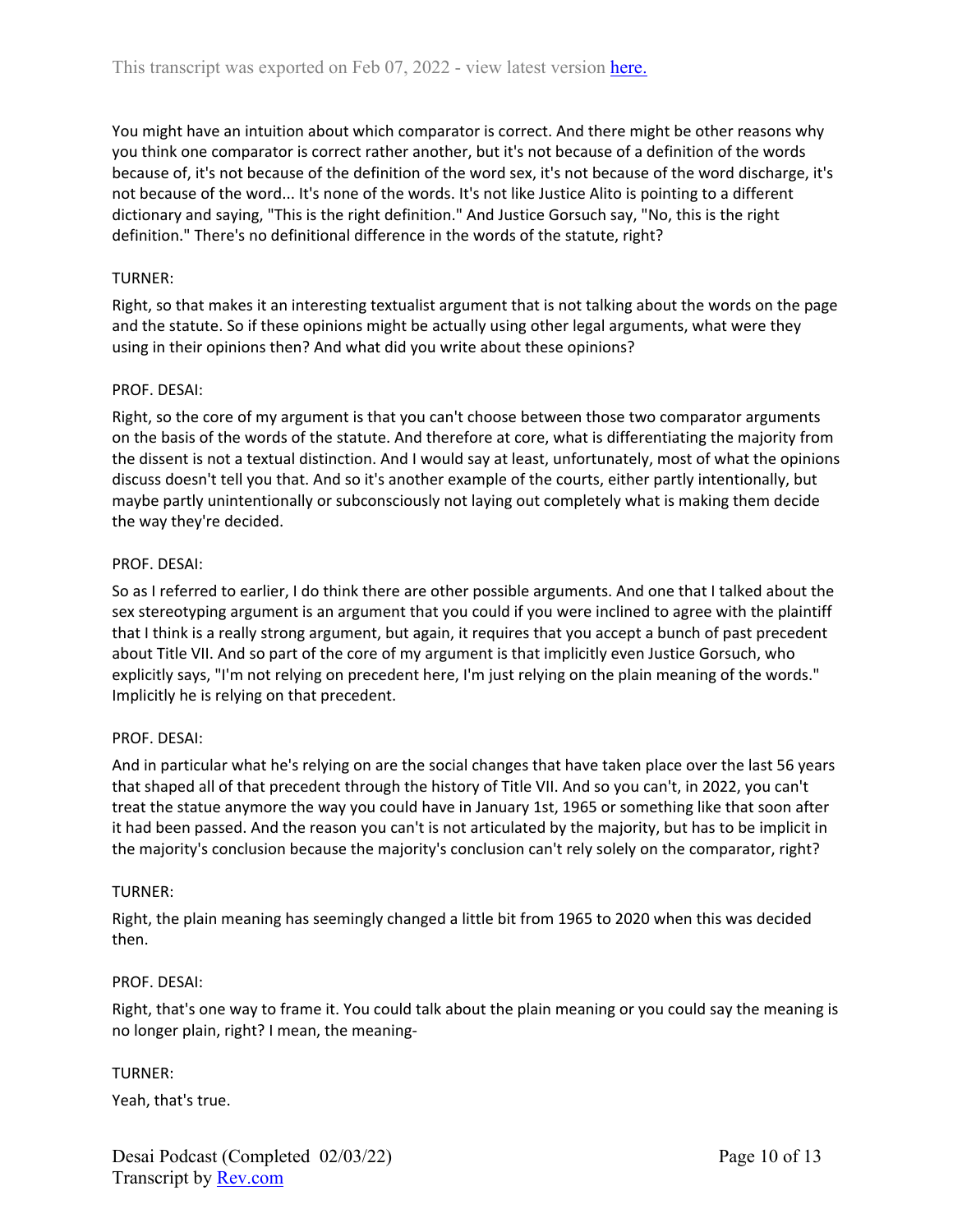## PROF. DESAI:

... The meaning now has embedded in it a whole history of cases. And again, part of what I emphasize is those cases themselves are part and parcel of the social change that is happening over this 56 year period. It's not... So the sex stereotyping cases, again, you can make the same argument that Justice Alito made in the Bostock case about the sex stereotyping argument. You can say, "Look, it's true. I fired that woman because she was too aggressive, but I would also fire a man who's too passive. But all I want is sex conforming employees."

## PROF. DESAI:

So I'm not treating any of them differently, I'm just saying, the males have to be male and the females have to be female. That's in essence the same argument that Justice Alito made with respect to being gay. I'm not treating the men and the women differently, I'm only saying men have to be attracted to women and women have to be attracted to men. That's not treating them differently, that's actually treating them just the same. It's just you have to be attracted to the opposite. And the same thing with sex stereotyping.

### PROF. DESAI:

Again, if I want the women to conform and I want the men to conform. And the one thing I'll just tell you and I'm relatively confident is somebody made a sex stereotyping argument on January 1st, 1965 right after that statute even passed, they would've lost. And they would've lost because in 1965, it was largely before. I mean, in the early days, I suppose some people could argue, but before the larger feminist revolution that transformed the way we think about sex equality both in the context of the Equal Protection Clause.

#### PROF. DESAI:

I mean, Justice Ginsburg, when she was a lawyer for the ACLU became famous for bringing case after case after case involving differentials, differentials between genders in the law based on stereotypes. And so by 1989, the idea that an employer could stereotype their employees was something that just seemed much more plausibly treating people differently on the basis of sex.

#### TURNER:

Right, and times have obviously changed and that's-

#### PROF. DESAI:

And times have obviously changed, exactly.

#### TURNER:

Well, do you believe that Bostock could be resolved just textual arguments alone? Would the outcome be different?

#### PROF. DESAI:

Right, so part of my claim is no. I mean, so in that sense, one could characterize this a bunch of different ways, but one way you can characterize this both sides were being textualist. But if that's right and if both sides arguments are equally good under a textualist approach, then that also tells you that textualism can't decide the case. And that's the core of my argument.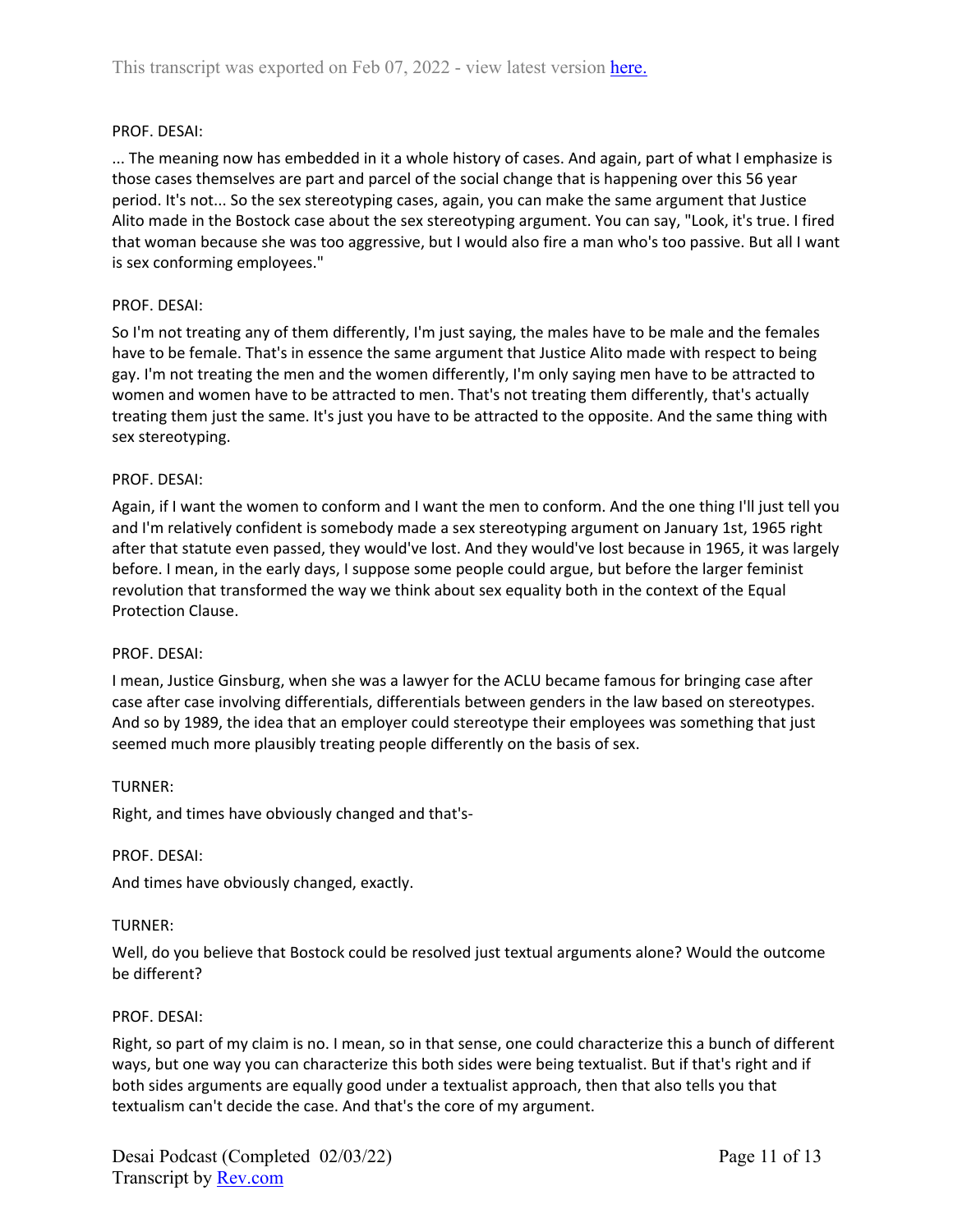# TURNER:

Right, the coin came up heads and tails at the same time and that's-

## PROF. DESAI:

Yeah, that's a really nice way to put it. Yes, exactly.

# TURNER:

So the court as we've been discussing arrived at different conclusions using this textualism. What could the signify for statutory interpretation generally and textualism in particular?

## PROF. DESAI:

Yeah, no, it's a great question. So I'll just say this is not something that is new to me, but scholars have for decades. So Anita Krishnakumar at Georgetown, Nina Mendelson at Michigan, our former colleague, our former Wisconsin colleague, Jane Schacter, who's now at Stanford, they've all done empirical work about Supreme Court cases showing that even the justices who say they're textualist rely just as often as the other justices on other types of arguments, whether arguments based on precedent, arguments based on other statutes, arguments based on what we'd call pragmatic considerations, the implications, the actual conclusions, the results of interpreting the thing one way or the other.

# PROF. DESAI:

And so among scholars, this is pretty well known. One of the reasons I wrote my article was really to say one of the nice things about this Bostock case is that it's almost like this paradigmatic example to help us better see what the empiricists have really shown us for years that you need in these hard cases. So this is not, I should back up, this is not every lawyer everywhere reading every statute, there are lots of circumstances in which the lawyer can open up the statute book exactly as we described when we started our conversation, read it and know what to do. I mean, or know how it applies to a particular circumstance.

## PROF. DESAI:

But when cases go to the United States Supreme Court, usually there is, what they call a circuit split. There are judges in all parts of the country who are disagreeing about something. And there's a reason for that. And the reason is that the plain meaning of the statute usually can't decide it. And so that's part of my claim that in that sense Bostock is representative, it's just representative of this very small number of situations in which the text is not enough. I mean, that we need other modes of argumentation.

## PROF. DESAI:

And that inevitably, even for the textualist judges, it is true that you need to give them a textualist argument, but the textualist argument will not win your case for you. That's the key thing. And so for lawyers and law students to take away, but another way to say it is text is necessary, but not sufficient. You definitely need an argument that comes from text, but you can't win one of these cases generally speaking by just saying text, text, text all the time.

PROF. DESAI: